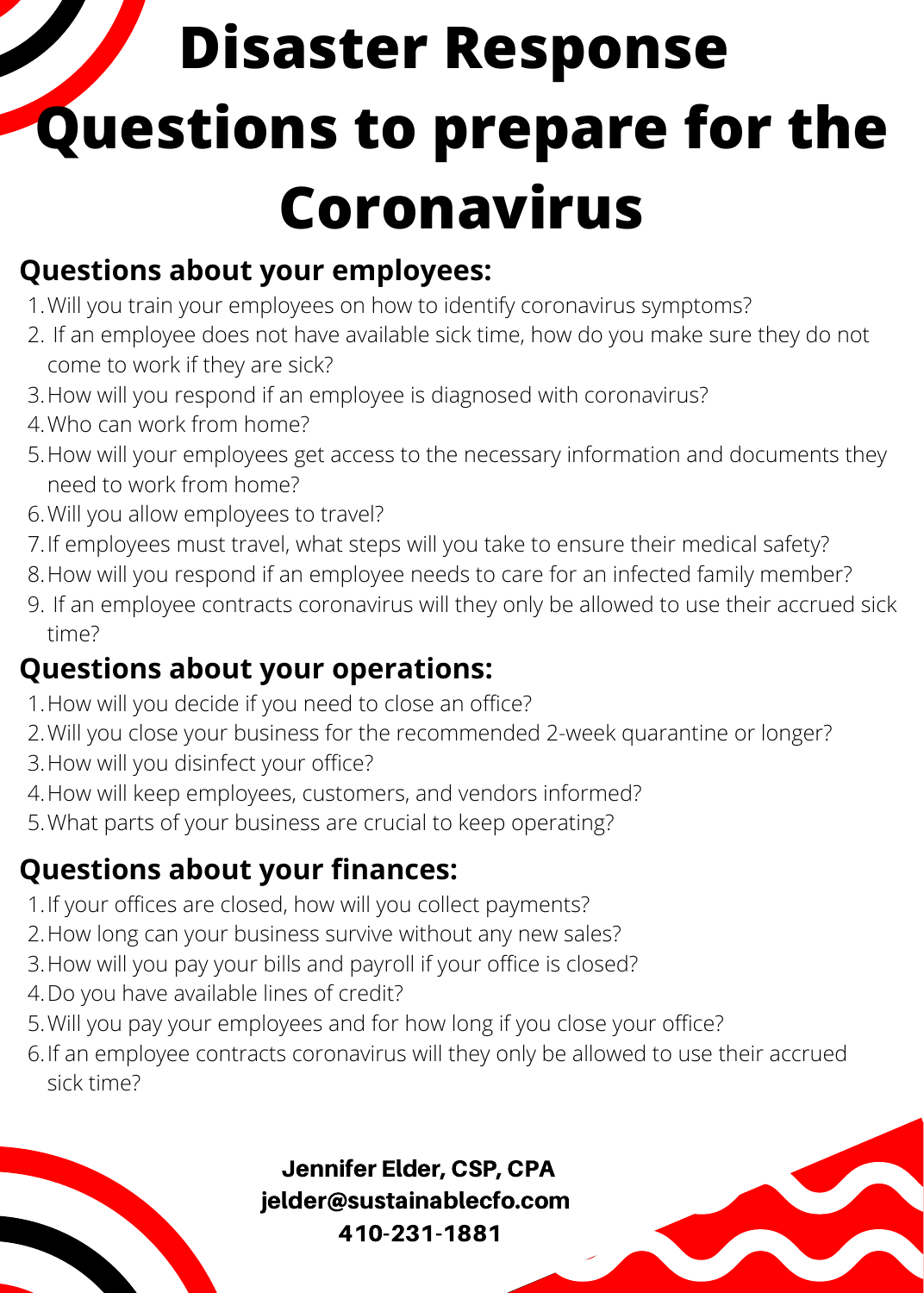# **Disaster Response Questions to prepare for the Coronavirus cont.**

#### **Questions about your customers:**

- Will you notify customers if an employee is diagnosed? 1.
- 2. How will you stay connected to customers if employees are out sick or the office is closed?
- 3. How will you deliver on contracts if the office is closed or there is a disruption
- 4.in your supply chain?
- 5. Do you have a "force majeure" clause in your contracts?
- 6. How will you respond if a customer is affected by the coronavirus and does not pay your invoice on time?
- Questions about your supply chain: 7.
- 8. Do you currently source any supplies or products from China?
- How would a delay in delivery of materials and products affect your production? 9.
- 10.Do you have alternate suppliers?

T This is not an all-encompassing list, but a place to get started thinking about your response. While you might say, "I hope it never happens to me" – hope is not an effective strategy. The worst time to try and figure out your response is in the middle of a crisis. There are too many pressures, emotions are running high, and no one is thinking clearly. Developing a disaster recovery plan is like buying life insurance, you hope you never have to use it, but if you do you.

> Jennifer Elder, CSP, CPA jelder@sustainablecfo.com 410-231-1881